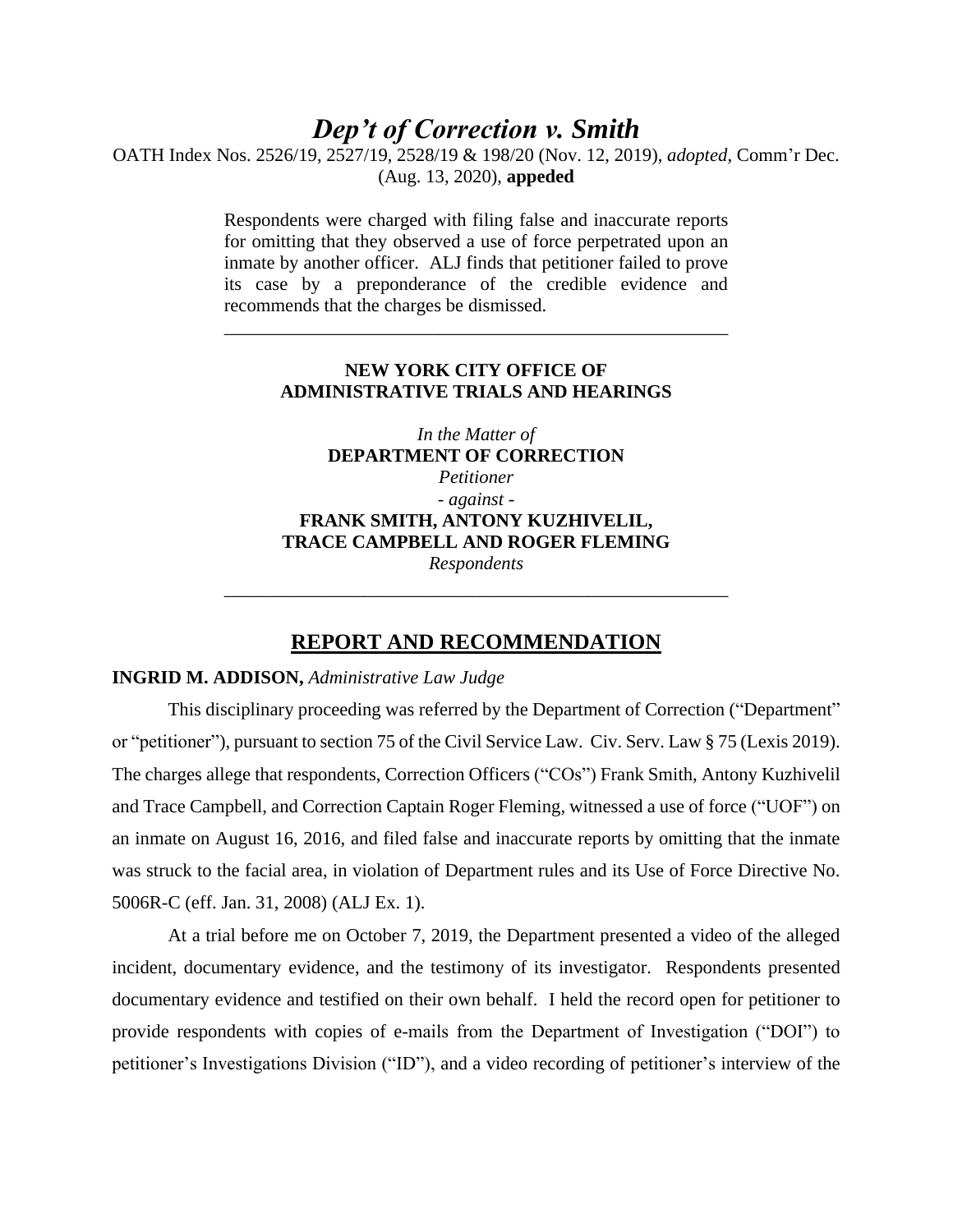inmate against whom force was allegedly used, after their existence was revealed at trial. The record closed on October 17, 2019.

Based upon my analysis below, I recommend that the charges against respondents be dismissed.

#### **ANALYSIS**

The Department charged that respondents witnessed a use of force during which an inmate was struck in the face and that they failed to report the incident.

Timothy Brown has been employed by the Department since 2007. He currently works with the K-9 unit, but at the time of the incident at issue here, he was an investigator with ID. As an investigator, his job duties ranged from monitoring facilities to monitoring uses of force, arrests and confiscations. Investigator Brown estimates that he has conducted hundreds of investigations, the majority of which involved UOF (Tr. 16-18). As part of his inquiry into UOF cases, he canvasses the area, interviews the inmate and the different persons involved, obtains reports from staff and witnesses and reviews relevant videos to determine whether the force used was necessary or excessive (Tr. 18-19).

Investigator Brown was assigned to investigate a UOF incident that occurred at Bellevue Hospital Prison Ward ("Bellevue") on August 16, 2016, following an argument between an inmate and CO Thurston, which required the presence of a probe team. Respondents comprised the probe team. At some point, DOI assumed the investigation but returned the file to ID in 2018, causing the Department's delayed investigation and initiation of charges against respondents. Before the charges were brought, Investigator Brown reviewed respondents' UOF reports, as well as a video of the probe team's response (Tr. 19-21, 35, 37-38).

Petitioner submitted the video of the incident, which did not display the actual times of the event (Pet. Ex. 6). At 17 seconds into the video, a clearly agitated inmate can be heard shouting profanities, while a female officer who is in the camera's view calls for an emergency response. At 27 seconds into the video, the respondents appear, wearing helmets. At one minute into the video, while respondents are present, the inmate can be seen and heard confronting and challenging CO Thurston (whom Investigator Brown later identified in the video and who is not wearing the same gear as respondents (Tr. 28)), to state what Thurston had done to him. Thurston replies that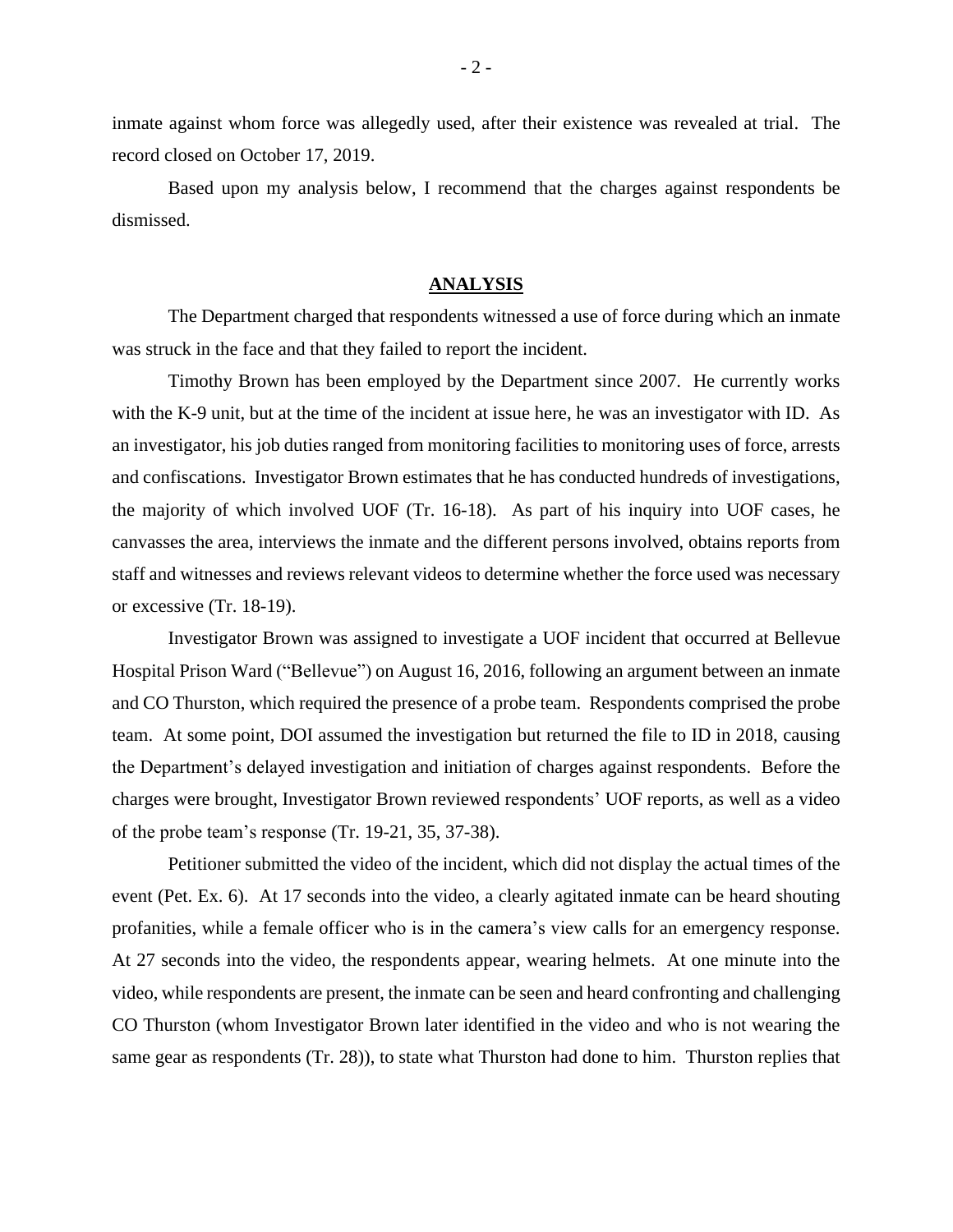he had taken the inmate's phone. Respondents attempt to speak with the inmate who states in an elevated voice that he is not the problem and that Thurston had placed hands on him.

At three minutes and 18 seconds into the video, someone calls out to the captain who responds and is out of the camera's view. The captain returns to the camera's view at about 23 seconds later and appears to issue instructions for the officers to restrain the inmate, which they begin to do at approximately four minutes into the video. About thirty seconds later, they start to escort the inmate out of the area down a hallway. Respondents, whose vests display the numbers 19 and 11, are on the right and left sides of the inmate, respectively, but are slightly behind him, as they hold his arms. At about four minutes and fifty-three seconds into the video, the inmate turns his head to the right and spits at Thurston. The two respondents holding the inmate immediately take him down to the left, where his face hits the row of chairs that line the hallway.

Investigator Brown identified the two COs beside the inmate as COs Smith and Campbell.<sup>1</sup> CO Kuzhivelil, wearing a vest with the number 12, trailed COs Smith and Campbell, while Captain Fleming, wearing vest number 6, was about one foot behind Kuzhivelil. Investigator Brown acknowledged that: the helmets worn by respondents do not provide perfect vision; the videographer was at the rear of respondents so Investigator Brown could not see the direction of respondents' eyes; and he had reviewed the video on multiple occasions and at different speeds, and could not discern a punch being thrown. But he asserted that respondents were looking forward and should have seen CO Thurston throw a punch to the right side of the inmate's face after the inmate spat at Thurston (Tr. 19-34, 40-45, 48, 51, 55, 63-64). According to Investigator Brown, Captain Fleming was charged because "it's possible that he - - it's possible that he saw the punch" and "Well, he's also facing the probe team. He's also facing Officer Thurston. He's facing the corridor to where they're leading" (Tr. 65).

Investigator Brown did not interview CO Thurston or respondents because of how late the file was returned to him by DOI. But he interviewed and memorialized the inmate's account of what had happened (Tr. 36; Pet. Ex. 1 at 8). As reported by the investigator, the inmate was speaking with his wife on the phone when an unnamed officer, using profanities, told him that his time was up. He remained on the phone and the officer began to punch him in his face and back, grabbed him, and threw him on the floor. The officer placed his hands around the inmate's neck, choking the inmate and banging his head on the floor. When the officer got off him, the inmate

<sup>&</sup>lt;sup>1</sup> Investigator Brown did not indicate who was on the left and right sides of the inmate.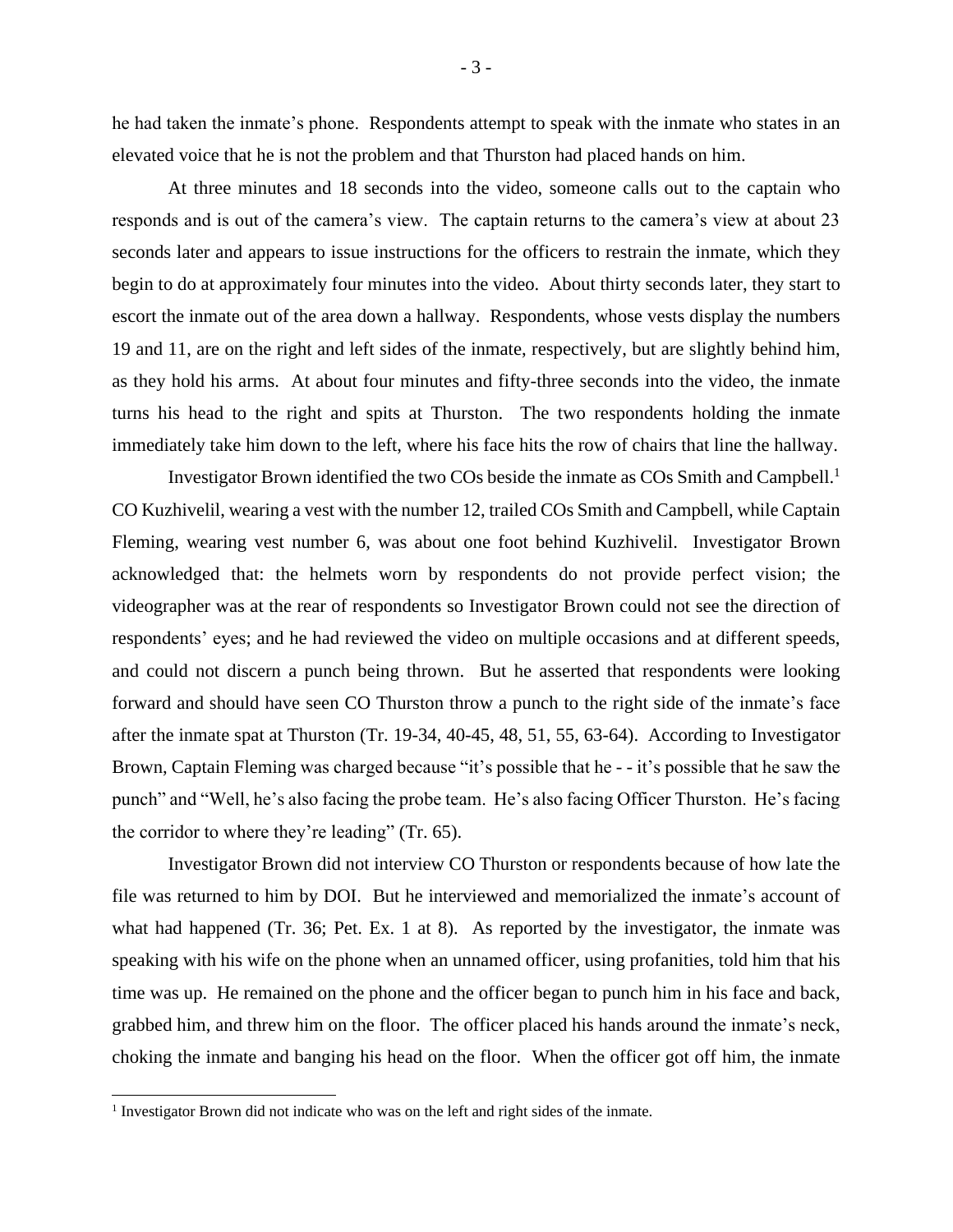stood up, reached into his socks, retrieved and brandished a pair of scissors and told the officer to "Get the fuck away from me." At that, the officer retreated, at which point the probe team arrived (Pet. Ex. 1 at 8).

The probe team inquired about the scissors which the inmate surrendered to them. As per the investigator's report, "[w]hen [the inmate] walked by the officer, again, the officer punched [the inmate] in his face, causing an open and bleeding wound above his left eye. When the probe team asked [the inmate] to turn around and place his hands behind his back, [he] refused." The probe team then forcefully secured the inmate. "When the probe team escorted [the inmate] by the intake area and walked [him] by the un-named officer, the officer punched [him] in the face. $2$ The probe team then slammed [the inmate's] face against the chairs" (Pet. Ex. 1 at 8).

Investigator Brown stated that he found the inmate to be partially truthful. He conceded that the inmate had lied to him but could not recollect what those lies were. He testified that his misgivings were included in his closing report (Tr. 36, 44-47; Pet. Ex. 1 at 10).

In summarizing the incident in his report, Investigator Brown wrote the following:

It is determined, through handheld video footage that Inmate Shaw spat on Officer Thurston while being escorted by the Probe Team. It is determined that Officer Thurston, upon being spat upon, immediately punched Inmate Shaw to the right side of the face. . .

The Probe Team immediately took Inmate Shaw down and he landed on the bench in the corridor. Inmate Shaw hit his face on one of the chairs, causing a laceration to the left side of his face (above the left eye). Inmate Shaw can be seen on the handheld video footage with the left side of his face pressed up against the arm of the bench. Inmate Shaw's allegation that Officer Thurston's punch caused the laceration to his face is **unfounded**, as Officer Thurston's punch landed on the right side of Inmate Shaw's face and the laceration was to Inmate Shaw's left eye.

It is determined that Inmate Shaw refused the Probe Team's orders to turn around so that restraints could be applied. Inmate Shaw stated that he never received medical attention, which is also **unfounded.**

(Pet. Ex. 1 at 10). Investigator Brown testified that there was no record of injury to the right side of the inmate's face (Tr. 47). In spite of his misgivings, the investigator was persuaded that CO

<sup>&</sup>lt;sup>2</sup> As written, the inmate appeared to suggest to the investigator that he was struck twice after the probe team arrived.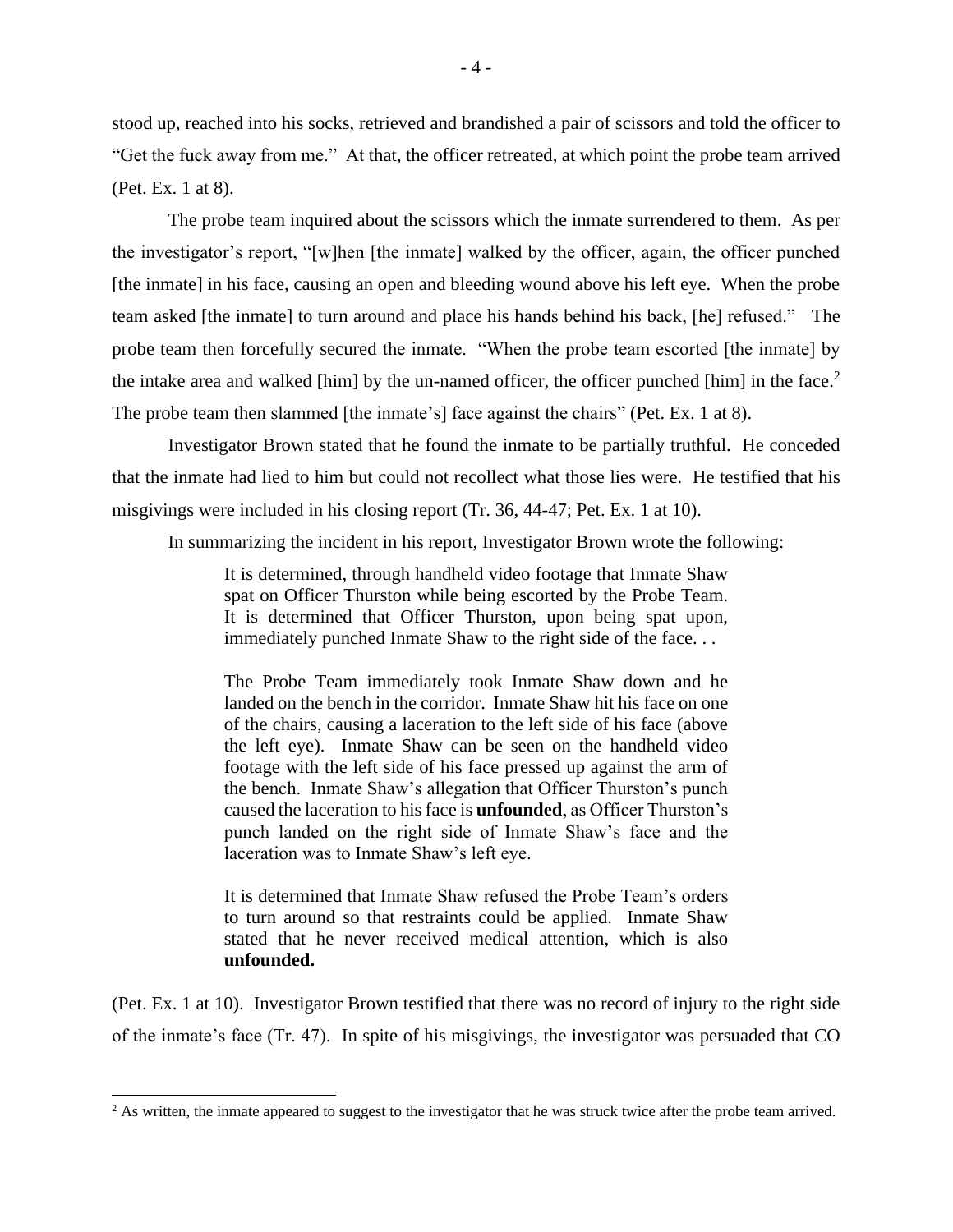Thurston had punched the inmate after being spat at, because of the probe team's reaction in taking the inmate down, and because of "additional reports from staff saying that they witnessed the, the punch from Officer Thurston to Inmate Shaw." Investigator Brown identified only one officer, CO Wright, who reported witnessing the punch (Tr. 48-49). Petitioner did not provide a copy of Wright's UOF report, but Investigator Brown summarized that CO Wright described observing the inmate spit at Thurston who immediately threw a punch toward the inmate's facial area. The investigator testified that CO Wright was in the control room and would have had full view of the incident (Tr. 60, 67-68; Pet. Ex. 1 at 7). Neither the investigator's summary of Thurston's UOF report nor Thurston's UOF report, which was written by CO Wooten because of injury to Thurston's right wrist and hand, contained any reference to Thurston punching the inmate after the inmate spat at him (Tr. 58-59; Pet. Ex. 1 at 6; Resp. Ex. A). The only use of force described in Thurston's report occurred before the probe team's response. Regarding the spitting incident, Thurston's report reflected that, "Inmate also spat in the facial area of C.O. Thurston as C.O. Thurston was standing against the wall, and the probe team was escorting Inmate Shaw into the intake area" (Resp. Ex. A). Similarly, Investigator Brown's summaries of the UOF witness reports of CO Darrick Leak and Captain Dawn Johnson made no mention of Thurston punching the inmate after the inmate spat at him.

The investigator's report of his interview of the inmate constituted hearsay. His summaries of the reports of COs Wright and Leak and Captain Johnson, were double hearsay. Hearsay is admissible in the quasi-judicial administrative proceedings conducted at OATH, and may even form the sole basis for an administrative adjudication. *People v. Smith*, 66 N.Y.2d 130 (1985); *S & S Pub, Inc. v. NYS Liquor Authority*, 49 A.D.3d 654 (2d Dep't 2008); *see also* Charter  $§ 1046(c)(1)$  (Lexis 2019); 48 RCNY § 1-46 (Lexis 2019). But we have consistently questioned the reliability of hearsay upon hearsay. *Business Integrity Comm'n v. Liberty Water & Sewer, LLC,* OATH Index No. 983/13 at 5 (Jan. 25, 2013); *Health & Hospitals Corp. (Correctional Health Services) v. LaSane,* OATH Index No. 1165/02 at 4 (Aug. 8, 2002). The reports of COs Wright and Leak, and Captain Johnson, were not presented at trial. Therefore, Investigator Brown's summaries of their reports were double hearsay. However, they comprised part of the larger picture of his investigation, so there was no reason for me to conclude that his summaries did not accurately reflect what the witnesses' UOF reports stated. Accordingly, their admission as part of the larger report will only affect the weight that I allocate to them.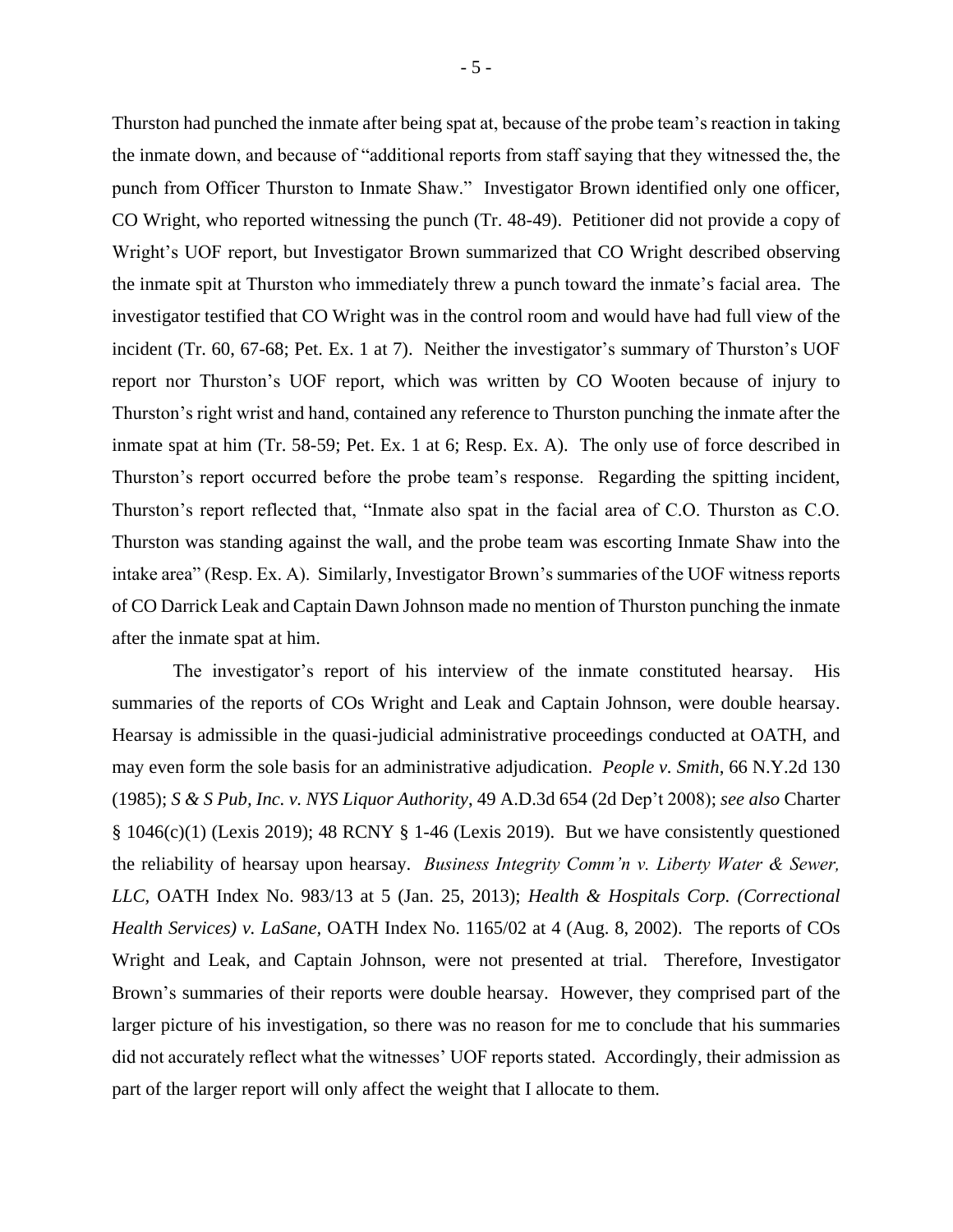Respondents COs Frank Smith, Trace Campbell and Antony Kuzhivelil have worked for the Department for 13 years, 10 years, and just short of 10 years, respectively. Smith and Campbell have been at Bellevue for seven years each, while Kuzhivelil has been there for approximately six years (Smith: Tr. 70; Campbell: Tr. 85-86, 89-90; Kuzhivelil: Tr. 102). Respondent Captain Roger Fleming has worked for the Department for 18 years, and has been at Bellevue consistently for about six years (Tr. 119-22).

It was undisputed that on August 16, 2016, respondents Smith, Campbell and Kuzhivelil, along with Captain Fleming comprised a probe team that responded to a disturbance in Ward 19 South at approximately 8:20 p.m. Clad in vests and helmets which had face shields, chin guards and protective bars, respondents met at the staging area and proceeded to the location of the disturbance where they found an inmate irate and resistant. At Captain Fleming's instructions, they restrained the inmate with handcuffs and were escorting him to the intake area when the inmate jerked to the right and spat at CO Thurston. COs Smith and Campbell, who were on the right and left sides of the inmate, respectively, immediately took him down to their left. The inmate's face struck one of the chairs in the hallway, he complained that he was injured, and he was bleeding on the left side of his face. Smith and Campbell lifted the inmate to his feet and continued to the intake area (Smith: Tr. 71-73; Campbell: Tr. 86-88, 94; Kuzhivelil: Tr. 103-05; Fleming: Tr. 123-24).

COs Smith, Campbell and Kuzhivelil testified that their helmets, which had visors and side flaps, permitted them to see straight ahead, but did not facilitate lateral viewing. Kuzhivelil added that when responding to an alarm, COs may grab whatever helmet is available, regardless of size, and the wrong size helmet may also obscure one's vision. But he admitted that nothing prevents an officer from turning his head to the left or to the right while wearing a helmet. Given the helmet restrictions which the COs asserted, Smith maintained that he saw the inmate spit towards CO Thurston, but could not confirm that the spit made contact. Campbell stated that he was slightly behind the inmate who was taller than he, so he could see the back of the inmate's head, but could not see Thurston to the right. However, he heard Thurston's voice after the inmate spat. Kuzhivelil admitted that, from the video, it appeared that he was looking to the right, but he noted that CO Smith, who was on the inmate's right side, is over six feet tall, and blocked his view, because he is a few inches shorter. Nonetheless, he knew that Thurston was to the right because that is where he was standing when they were exiting the housing area with the inmate, and he saw the inmate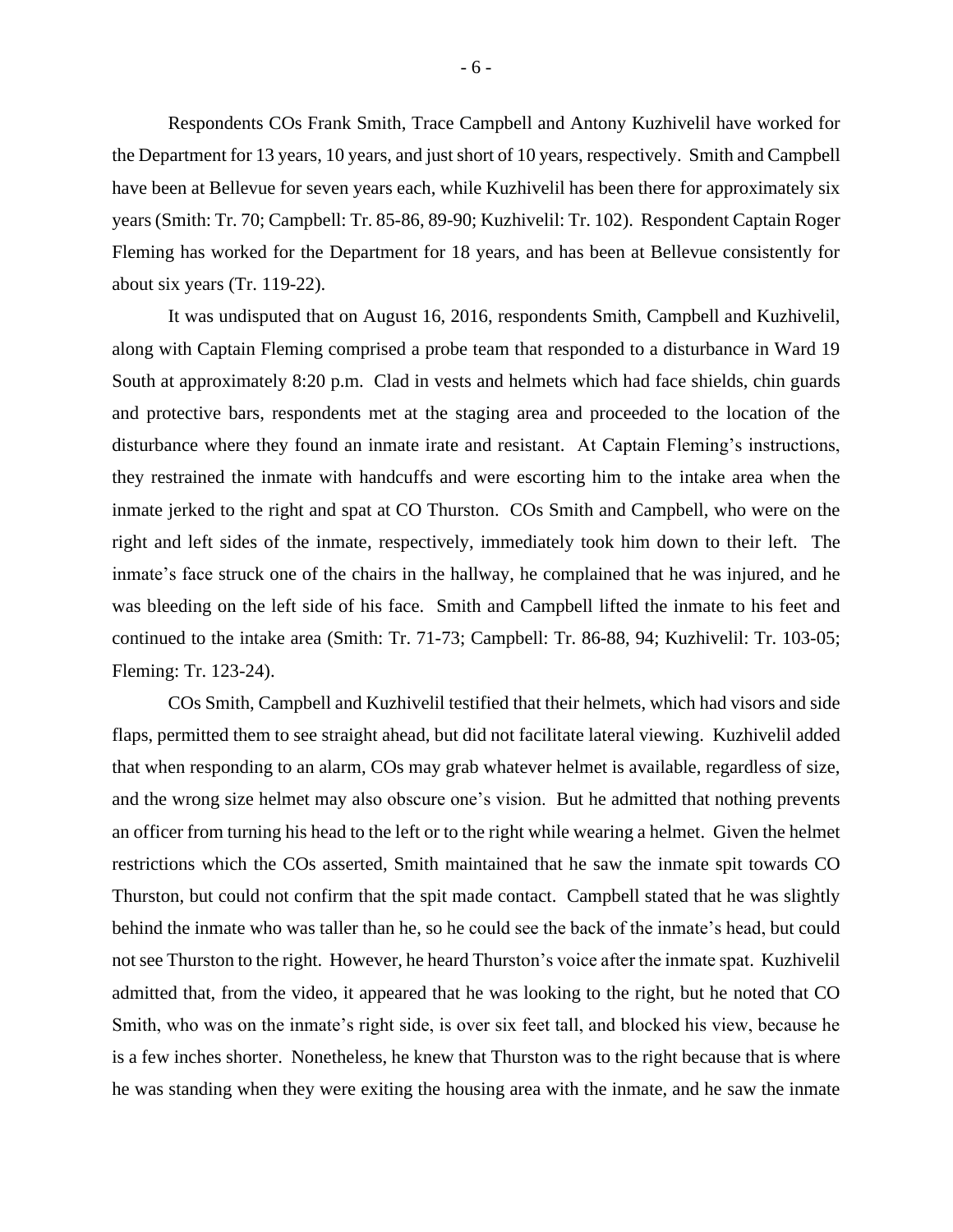turn to the right and spit. He did not see the spit land on Thurston, but testified that the facial area was usually where the inmates aimed (Smith: Tr. 73-75, 78-82; Campbell: Tr. 90-91, 101; Kuzhivelil: Tr. 107-12, 114-18).

The same day, the officers completed UOF reports which COs Smith and Kuzhivelil acknowledged they were trained<sup>3</sup> in writing (Smith: Tr. 82-83; Kuzhivelil: Tr. 106). CO Smith wrote that "Upon arrival at the INTAKE entrance, said inmate then attempts to break our control hold, and turns and spits on C.O. Thurston . . . " (Tr. 73-75; Pet. Ex. 5). CO Campbell wrote his report immediately after the incident and stated that he did not communicate with the other respondents before doing so. In his report, he noted that the inmate lunged towards CO Thurston and spat in his face (Tr. 88-89, 94-95; Pet. Ex. 2). CO Kuzhivelil wrote that, "[u]pon arrival to (sic) the Intake area, inmate Shaw turned towards CO Thurston [badge # omitted] and spat on his facial area" (Pet. Ex. 4). He testified that he did not witness punches being thrown (Tr. 105-06). Also, he could not recall where he wrote his report but identified three areas as the only possible locations that he may have used: the officers' lounge; the locker room; or the rear of the intake area (Tr. 112-13). Each of their reports noted that the inmate struck his face on the chairs during the takedown.

Captain Fleming identified himself in the video at the rear of the officers. He testified that he was toting a shield and three batons which he had taken from the officers after instructing them to handcuff the inmate. In a UOF report which he completed within an hour or so of the incident, the captain wrote that as he was being taken to the intake area, the inmate began to resist "and spit on CO Thurston's facial area." The captain maintained that from his position, he could see the inmate spit at Thurston and wrote his perception of what actually occurred, that is, that the inmate spat "on" Thurston. He did not see CO Thurston punch the inmate, or he would have included it in his report (Tr. 123-29; Pet. Ex. 3).

The Department bears the burden of proof by a preponderance of the credible evidence. *See Dep't of Correction v. Hall,* OATH Index No. 400/08 at 2 (Oct. 18, 2007), *aff'd*, NYC Civ. Serv. Comm'n Item No. CD 08-33-SA (May 30, 2008); *Dep't of Correction v. Ingram,* OATH Index No. 320/04 at 4 (Feb. 13, 2004). Preponderance has been defined as "the burden of persuading the trier of fact that the existence of a fact is more probable than its non-existence." "If

<sup>&</sup>lt;sup>3</sup> CO Campbell was not asked about training, but Investigator Brown testified that officers receive training on how to complete UOF reports at the Department's Academy and in follow-up sessions, during which they are instructed to memorialize what force they and others had employed or what they had observed (Tr. 33).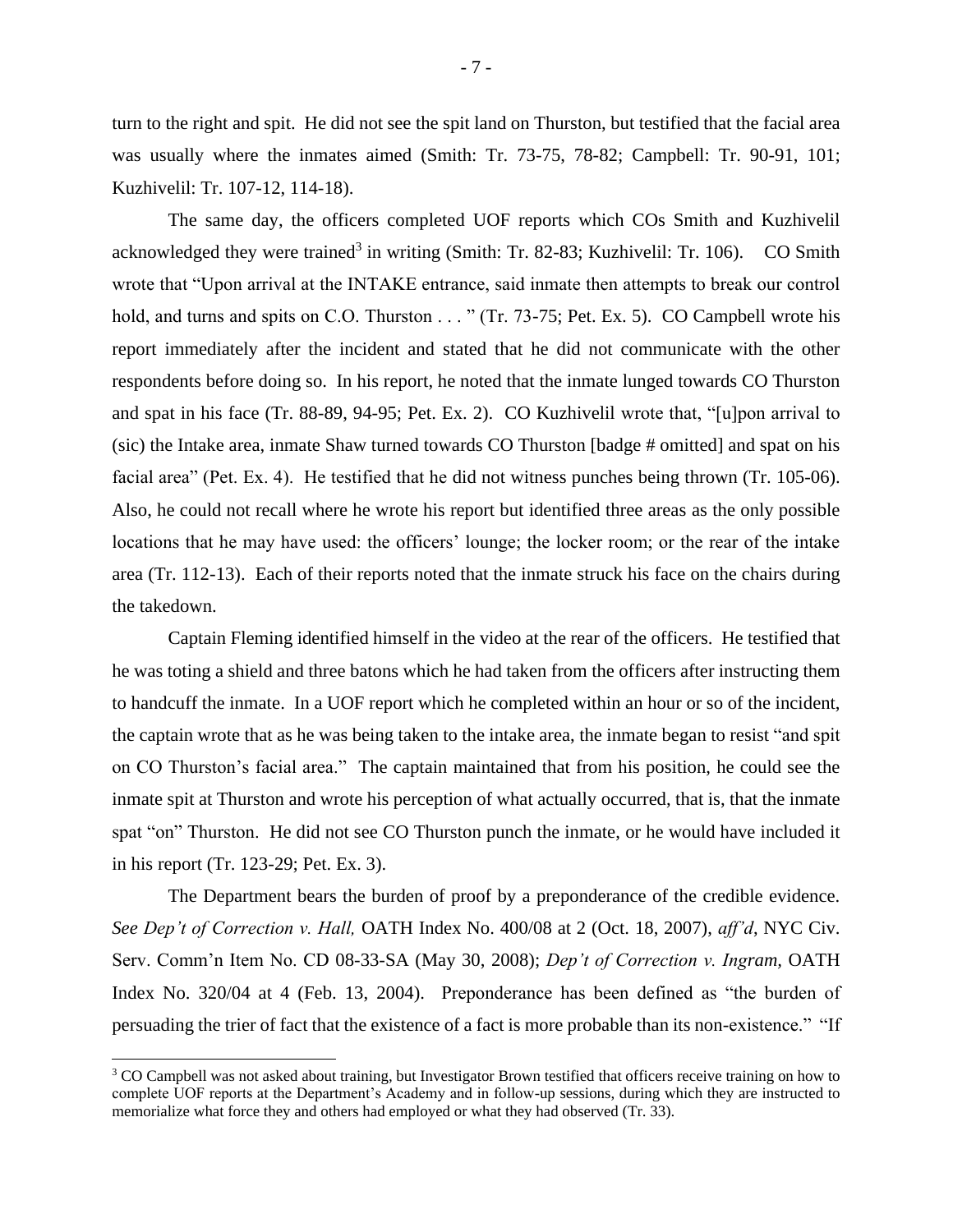the evidence is equally balanced, or if it leaves the [trier of fact] in such doubt as to be unable to decide the controversy either way, judgment must be given against the party upon whom the burden of proof rests." Prince, *Richardson on Evidence* § 3-206, at 110 (11th ed. 1995). *See also*  R.A. Barker and V.C. Alexander, *Evidence in New York State and Federal Courts* § 3:9 at 90 (West 2001) ("The modern trend is to define preponderance as the 'more likely' or 'probable' account of what happened"); *see, e.g., Rinaldi & Sons, Inc. v. Wells Fargo Alarm Service, Inc.,*  39 N.Y.2d 191, 196 (1976); *Dep't of Correction v. Jackson,* OATH Index No. 175/03 at 14 (Jan. 30, 2003). The Department has not met its burden.

The Department's primary evidence was its video of the incident. In closing, its counsel suggested that I draw an inference that CO Thurston threw a punch at the inmate because it was "a natural spontaneous reaction most, 99 percent of correction officers would, would react the same way, punching an inmate that spit at them" (Tr. 140).In essence, this begs an inference that an officer would violate the Department's UOF directive when spat at. I decline to draw such an inference. First, I am not sure of counsel's statistical accuracy. But even so, on the video, while I could clearly see and hear the inmate spitting at CO Thurston, I did not see the officer throw a punch and did not hear a punch make contact with the inmate's face.

Investigator Brown admitted that he did not see a punch being thrown. Yet his reporting of the inmate's version of events suggested that Thurston struck the inmate on two occasions in the presence of the probe team. The investigator did not make any further inquiries of the inmate or clarify this suggestion in his report. The investigator also testified and wrote in his report that there was no record of injury to the right side of the inmate's face, only to the left side, which was caused when he struck his face on the chairs in the hallway following his immediate take-down. In spite of finding the inmate to be less than candid, the investigator concluded that Thurston punched the inmate to the right side of his face.

Investigator Brown appears to have relied on CO Wright's UOF report, which he cited in his closing report. He suggested that Wright had a full frontal view of the incident because he was in the control room. Wright's UOF report was not submitted and he was not called to testify. This tribunal has often held that a negative inference may be drawn against a party who fails to produce a witness within its control. *See, e.g., Dep't of Correction v. James,* OATH Index No. 1453/03 at 5 (July 29, 2003), *rev'd,* NYC Civ. Serv. Comm'n Item No. CD 05-29-R (Apr. 6, 2005); *Police Dep't v. Smith*, OATH Index Nos. 345-346/01 at 22 (May 23, 2001); *Transit Auth. v. Davila*,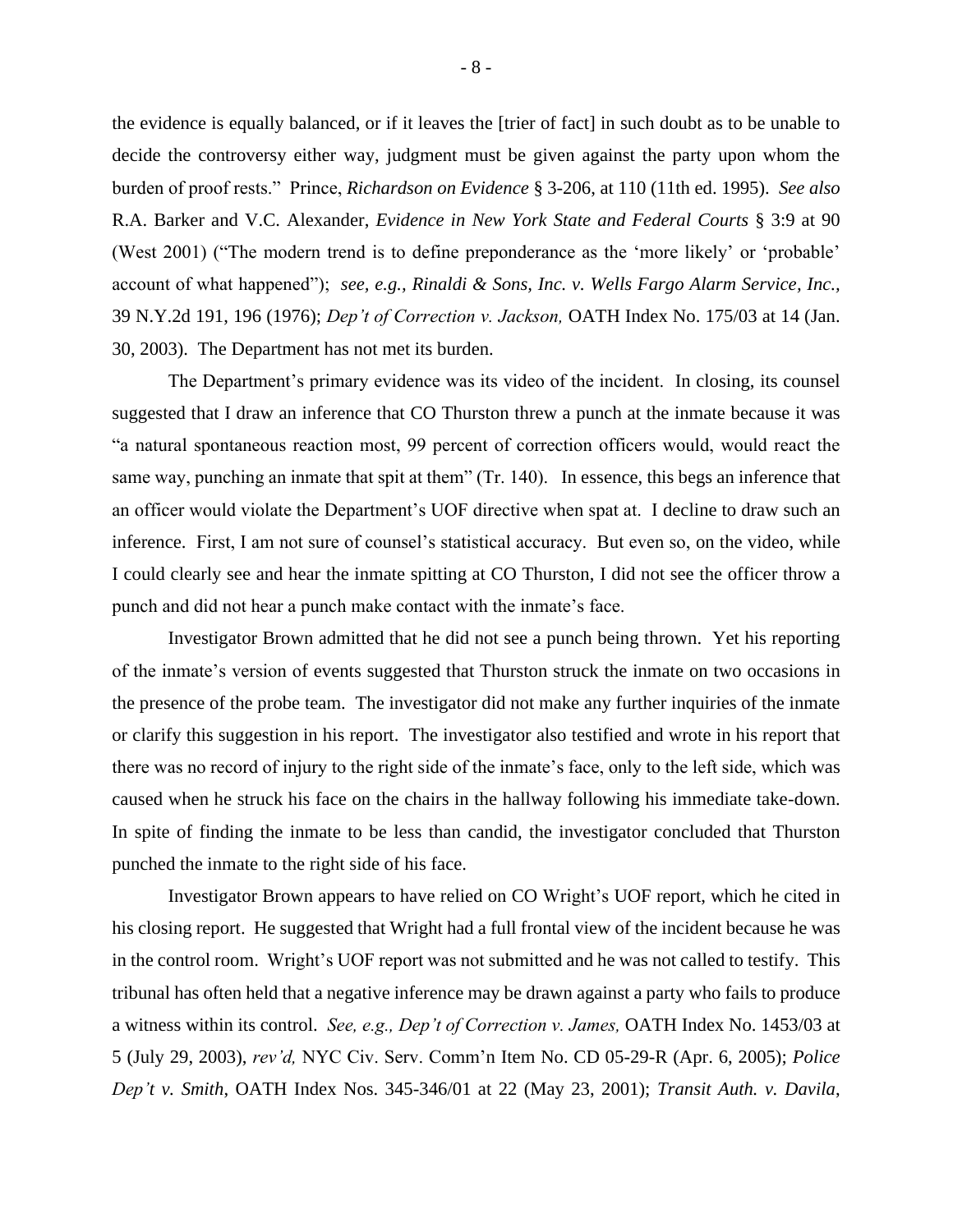OATH Index No. 383/92 at 4-5 (Mar. 23, 1992)*; see generally People v. Kitching*, 78 N.Y.2d 532 (1991). Accordingly, I drew a negative inference against the Department for its failure to produce Wright's report, or to call Wright, the only witness whom the investigator claimed to have reported seeing Thurston punch the inmate upon being spat at. In any event, my review of the video did not convince me that Wright saw Thurston punching the inmate. Moreover, while the location of the control room was pointed out during the trial, no one identified Wright or where he was positioned. Thus, the investigator's narrative appears to have been shaped by his expectations of how an officer would react to being spat at or upon.

The investigator's conclusion that Thurston struck the inmate was contrary to the summaries of the UOF reports of the other witnesses (including respondents, CO Leak and Captain Johnson), none of whom appeared to have memorialized such a reaction from Thurston. And the investigator made no discernable assessment of the credibility of the statements contained in their UOF reports versus Wright's. Petitioner did not call Wright as a witness or even introduce his report. Thus, petitioner did not persuade me that the investigator's summary of Wright's account should be credited over respondents, who testified and were subject to cross-examination.

In so far as assessing credibility is concerned, this tribunal has considered factors such as: "witness demeanor, consistency of a witness' testimony, supporting or corroborating evidence, witness motivation, bias or prejudice, and the degree to which a witness' testimony comports with common sense and human experience." *Dep't of Sanitation v. Menzies*, OATH Index No. 678/98 at 2-3 (Feb. 5, 1998), *aff'd*, NYC Civ. Serv. Comm'n Item No. CD 98-101-A (Sept. 9, 1998). I found respondents' version of events to be credible. As previously mentioned, as soon as the inmate spat at the officer, respondents took him down and to their left. There was nothing to persuade me that even if Thurston had punched the inmate, respondents would have witnessed it, not only because of the high intensity and velocity of their reaction, but because their face shields appeared to make it incumbent on them to turn their heads from side to side to see what was happening. I saw no display of head-turning. Also, I found that the positioning of CO Kuzhivelil and Captain Fleming would have made it more difficult for them to see what was happening as they were behind the inmate and COs Smith and Campbell. This made troubling, the investigator's testimony that the captain was charged because of the possibility that he might have seen a punch.

While respondent testified that the inmate spat "at" CO Thurston, their reports indicated that the inmate spat "on" Thurston. Petitioner's counsel suggested that if respondents were able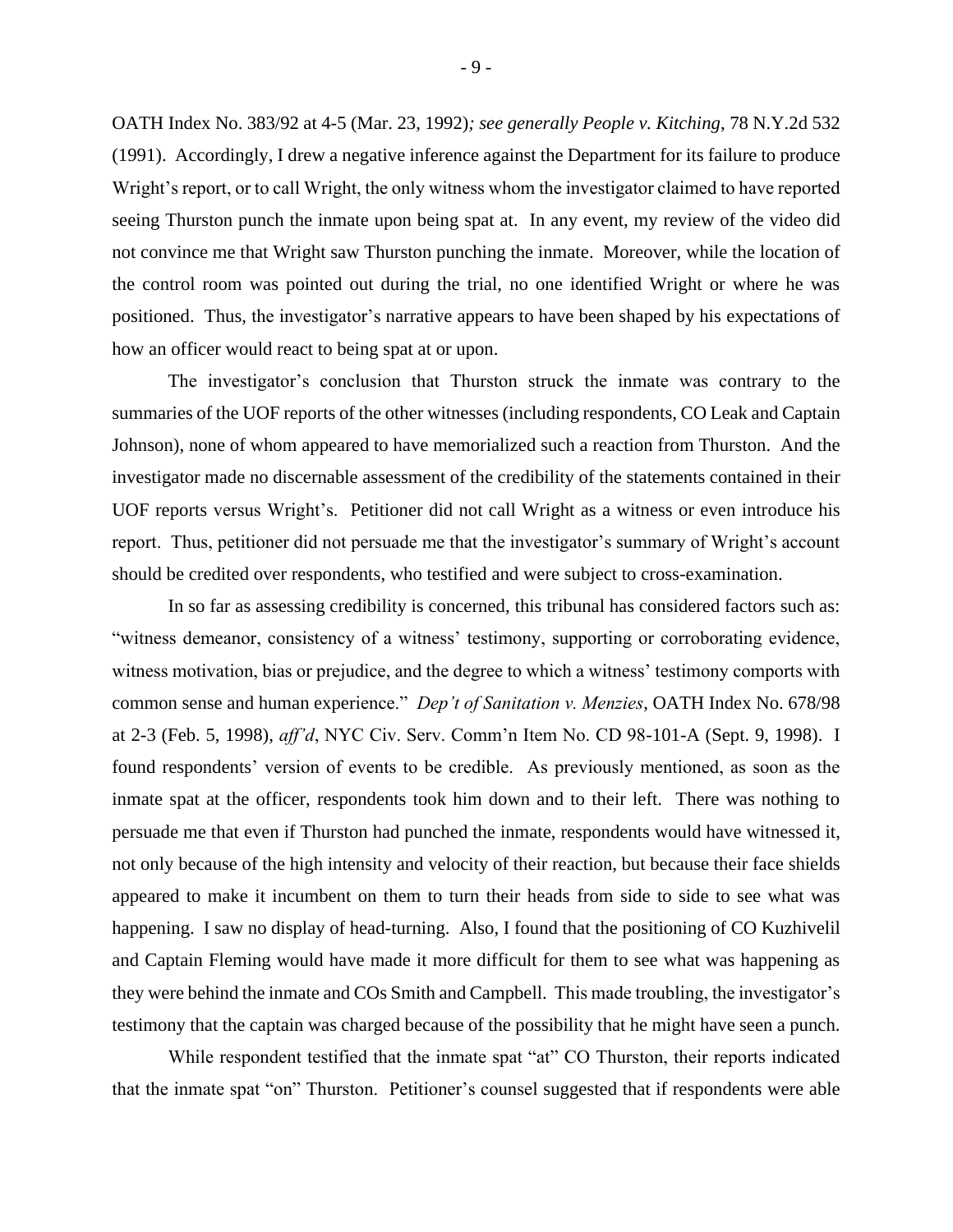to see the spit make contact, they should have seen CO Thurston punch the inmate. First, the video did not demonstrate that Thurston punched the inmate. Second, since respondents knew where Thurston was standing and saw the direction in which the inmate spat, I found it reasonable for them to conclude that the spit hit its intended target and to memorialize their immediate perceptions in their reports, which were written soon after the incident. Accordingly, the distinction which counsel highlighted, is insufficient for me to conclude that Thurston threw a punch or that respondents saw a punch being thrown and failed to report it in their UOF reports.

#### **FINDING AND CONCLUSION**

Petitioner did not establish by a preponderance of the credible evidence that respondents witnessed a use of force on an inmate and filed false and misleading reports when they did not state that they observed as such.

### **RECOMMENDATION**

I recommend that the charges against respondents be dismissed.

Ingrid M. Addison Administrative Law Judge

November 12, 2019

SUBMITTED TO:

**CYNTHIA BRANN** *Commissioner* 

APPEARANCES:

**JOSEPH TILLMAN, ESQ. YVONNE PRITCHETT, ESQ. JAMES MATTONE, ESQ.**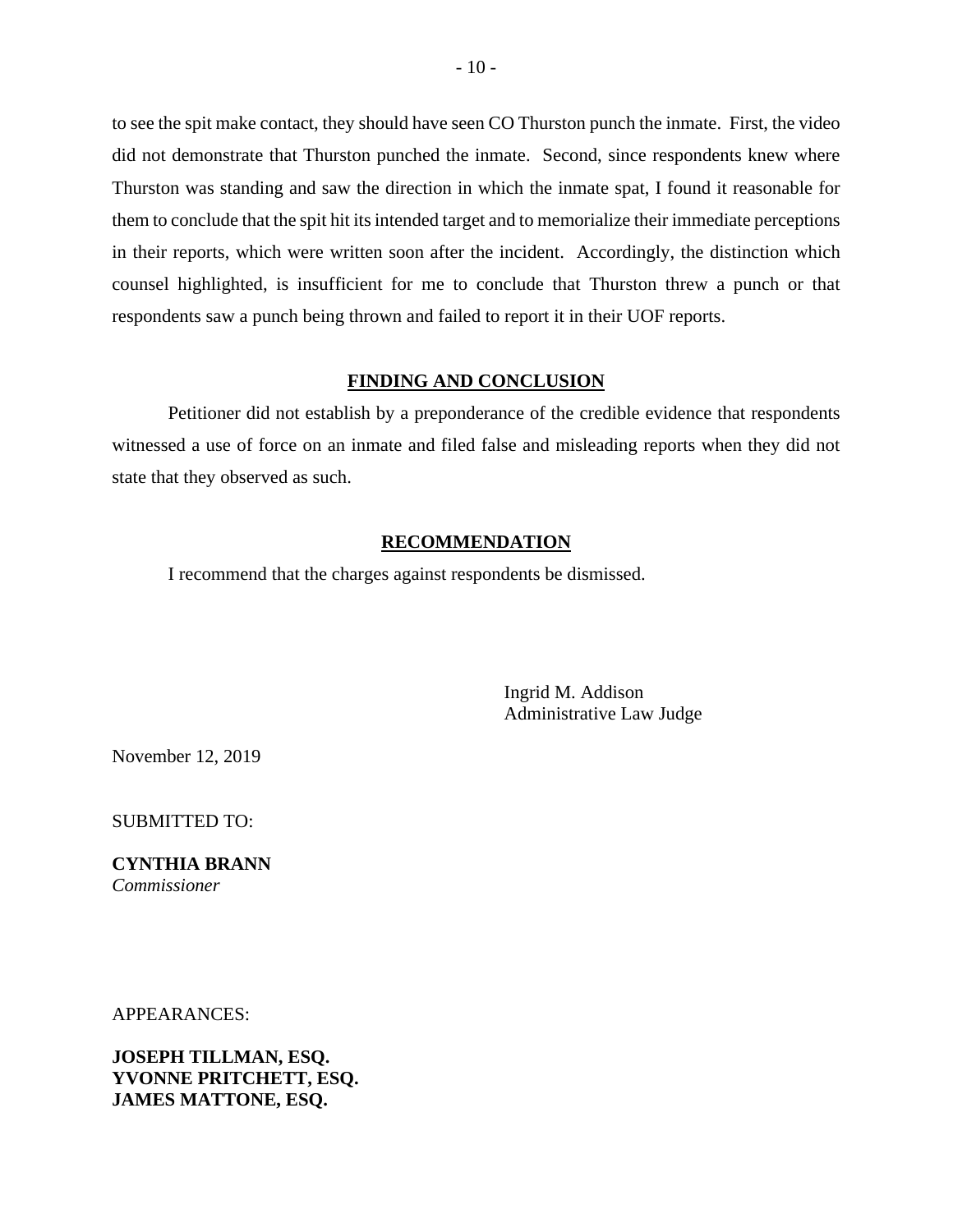*Attorneys for Petitioner*

**FRANKIE & GENTILE, P.C.** *Attorneys for Respondent Fleming* **BY: JAMES FRANKIE, ESQ.**

**KOHLER & ISAACS, LLP.** *Attorneys for Respondents Smith, Kuzhivelil & Campbell* **BY: DAVID KIRSCH, ESQ.**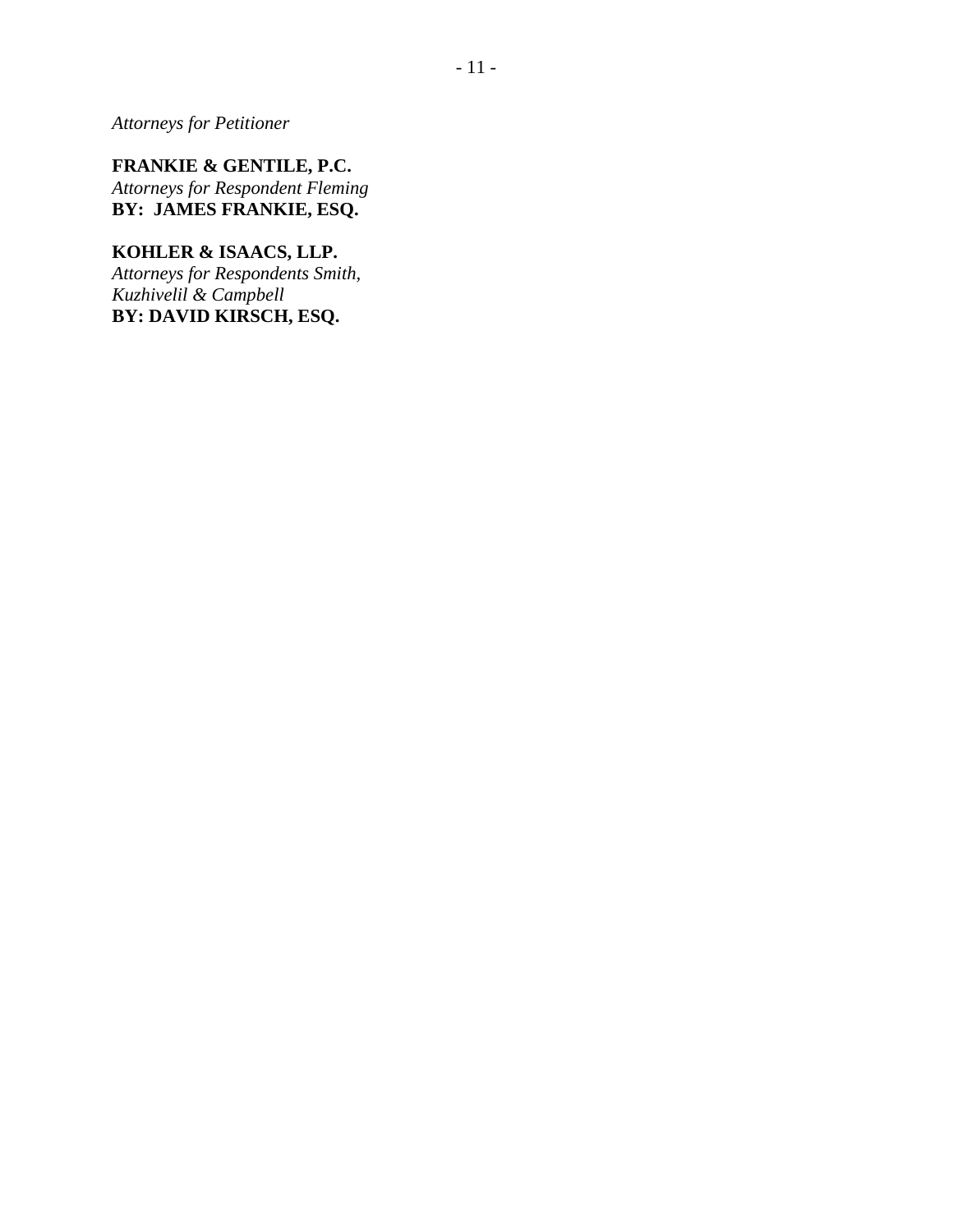

Sarena Townsend, Deputy Commissioner Investigation & Trials Division 75-20 Astoria Boulevard - Suite 310 East Elmhurst, NY 11370

> 718-546-0305 Fax 718-278-6526

August 13, 2020

John Gallagher Deputy Warden In Command (DWIC) **Bellevue Hospital Prison Ward** 

#### Re: C.O. Frank Smith Not Guilty at OATH  $-$  DR  $\#$  173/18

Dear DWIC Gallagher,

Please be advised that on November 12, 2019, the Office of Administrative Trials and Hearings issued findings on the charges and specifications listed above. The Honorable Ingrid M. Addison found C.O. Frank Smith not guilty on all specifications and therefore all charges are dismissed.

On June 24, 2020, Commissioner Cynthia Brann accepted the Court's findings and its recommendation of dismissal of charges.

Please notify C.O. Smith by serving him ASAP with a copy of this letter. Upon service of this letter on the subject employee, have him sign below acknowledgment of service. After the employee is served, please fax and/or scan me a copy of the signed acknowledgment. My fax number is (718) 278-6526.

Yours truly,

Sarena Townsend

Deputy Commissioner

**Attachments** 

 $C:$ Nadene Pinnock, Deputy Commissioner, Human Resources **Counsel for Respondent** O.A.T.H.

Served by: <u> 1989 - John Harry Harry Harry Harry Harry Harry Harry Harry Harry Harry Harry Harry Harry Harry Harry Harry H</u>

Respondent's Signature:

Date: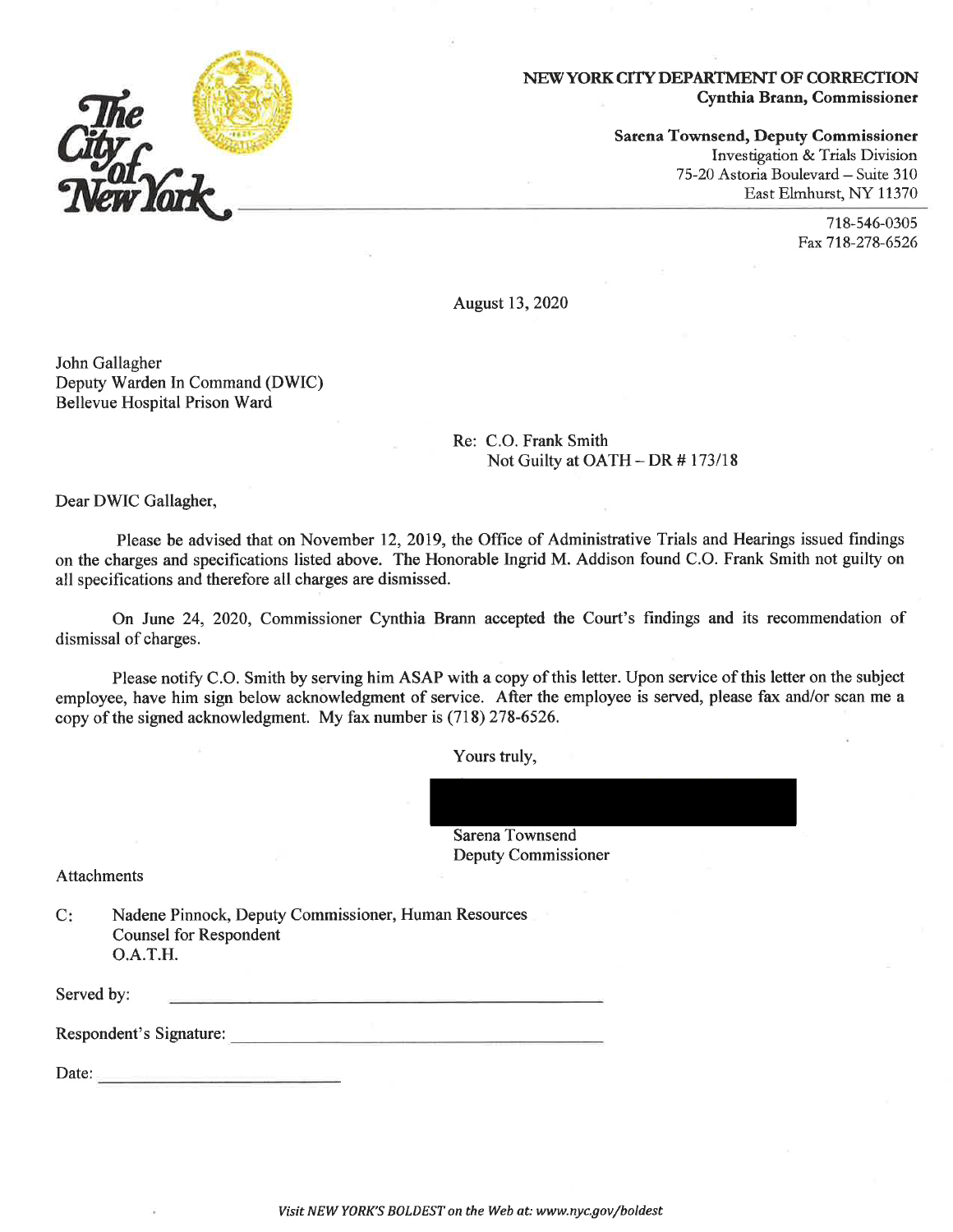

Sarena Townsend, Deputy Commissioner Investigation & Trials Division 75-20 Astoria Boulevard - Suite 310 East Elmhurst, NY 11370

> 718-546-0305 Fax 718-278-6526

**August 13, 2020** 

John Gallagher Deputy Warden In Command (DWIC) **Bellevue Hospital Prison Ward** 

> Re: C.O. Anthony Kuzhivelil Not Guilty at OATH - DR #174/18

Dear DWIC Gallagher,

Please be advised that on November 12, 2019, the Office of Administrative Trials and Hearings issued findings on the charges and specifications listed above. The Honorable Ingrid M. Addison, found C.O. Anthony Kuzhivelil not guilty on all specifications and therefore all charges are dismissed.

On June 24, 2020, Commissioner Cynthia Brann accepted the Court's findings and its recommendation of dismissal of charges.

Please notify C.O. Kuzhivelil by serving him ASAP with a copy of this letter. Upon service of this letter on the subject employee, have him sign below acknowledgment of service. After the employee is served, please fax and/or scan me a copy of the signed acknowledgment. My fax number is (718) 278-6526.

Yours truly,

Sarena Townsend Deputy Commissioner

**Attachments** 

 $C:$ Nadene Pinnock, Deputy Commissioner, Human Resources **Counsel for Respondent**  $O.A.T.H.$ 

Served by:

Respondent's Signature:

Date: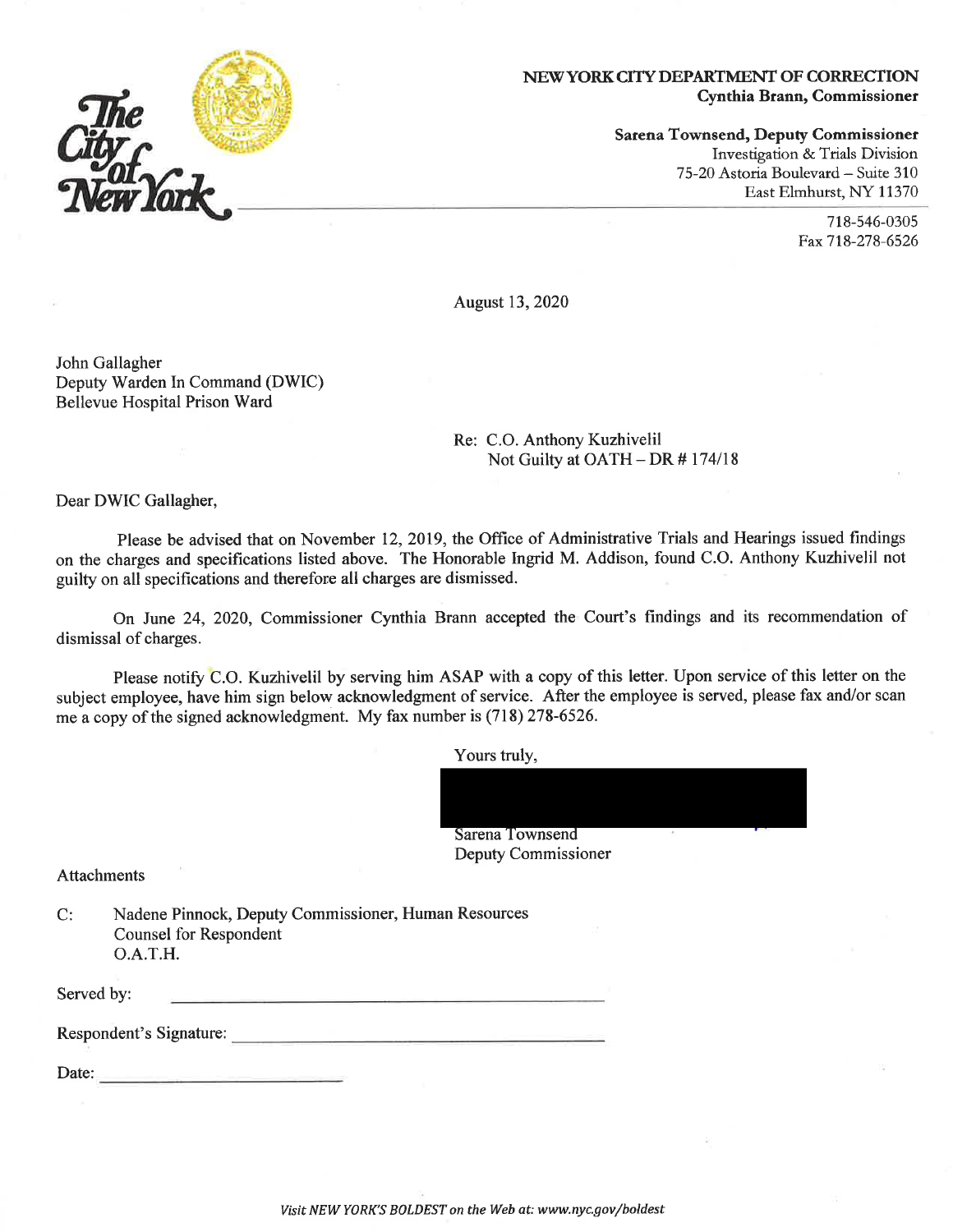

**Sarena Townsend, Deputy Commissioner** Investigation & Trials Division 75-20 Astoria Boulevard - Suite 310 East Elmhurst, NY 11370

> 718-546-0305 Fax 718-278-6526

**August 13, 2020** 

John Gallagher Deputy Warden In Command (DWIC) **Bellevue Hospital Prison Ward** 

> Re: C.O. Trace Campbell Not Guilty at OATH - DR #175/18

Dear DWIC Gallagher,

Please be advised that on November 12, 2019, the Office of Administrative Trials and Hearings issued findings on the charges and specifications listed above. The Honorable Ingrid M. Addison found C.O. Trace Campbell not guilty on all specifications and therefore all charges are dismissed.

On June 24, 2020, Commissioner Cynthia Brann accepted the Court's findings and its recommendation of dismissal of charges.

Please notify C.O. Campbell by serving him ASAP with a copy of this letter. Upon service of this letter on the subject employee, have him sign below acknowledgment of service. After the employee is served, please fax and/or scan me a copy of the signed acknowledgment. My fax number is (718) 278-6526.

Yours truly,

**Sarena Townsend** Deputy Commissioner

Attachments

| C: | Nadene Pinnock, Deputy Commissioner, Human Resources |
|----|------------------------------------------------------|
|    | <b>Counsel for Respondent</b>                        |
|    | O.A.T.H.                                             |

Served by: the contract of the contract of the contract of the contract of the contract of the contract of the contract of

Respondent's Signature:

Date: